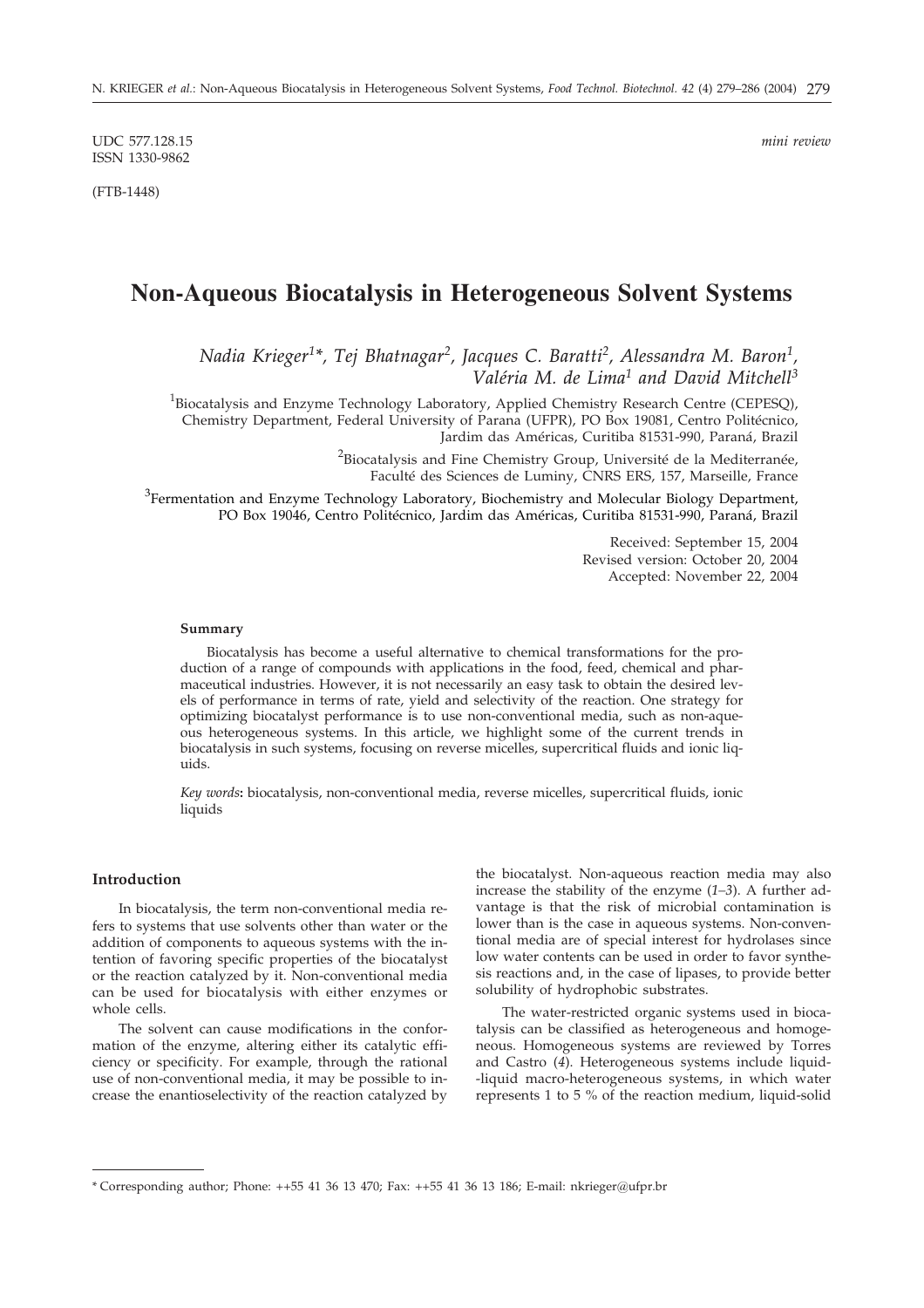macro-heterogeneous systems and micro-heterogeneous systems. This mini-review highlights some of the recent developments in the use of heterogeneous non-conventional media for biocatalysis, such as reverse micelles, supercritical fluids and ionic liquids.

# **General Considerations about Biocatalysis in Non-Conventional Heterogeneous Media**

In macro-heterogeneous systems there is a visible separation of phases, such as systems that use immobilized enzymes or powdered enzymes. In micro-heterogeneous systems the separation of phases can only be observed microscopically, such as is the case with reverse micelles. In reverse micelles, the amount of water in the system is generally expressed in terms of the parameter  $W_0$  ([H<sub>2</sub>O]/[surfactant]), while in other systems it is expressed in terms of the water activity  $(a_w)$  (5–8). In the case of reactions catalyzed by hydrolases, the amount of water can be manipulated to favor either synthesis or hydrolysis reactions. In the reversed micellar system it also affects the size of the micelles and the conformation of the enzyme within the micelles.

Unfortunately, despite the advantages that biocatalysis in organic solvent-based systems can bring, the catalytic activities of enzymes in these systems are typically much lower than activities in aqueous solutions (*9*). Further, protein stability is lower in water-miscible solvents (-2.5<log P<0), such as acetone and ethers, than in hydrophobic solvents (2<log P<4), such as alkanes or haloalkanes. Hydrophobic organic solvents do not strip off the crucial bound water from the enzyme surface (*10–12*), while hydrophilic organic solvents strip this water from the enzymes, leading to the unfolding of the molecule (*13*). As a result, acceptable stability of bacterial and fungal enzymes in hydrophilic organic solvents is rare. Two enzymes that are reasonably stable in hydrophilic organic solvents are a lipase of *Pseudomonas mendocina* PK12CS (*14*), which maintained an 83 % residual activity after 2.5 h incubation in 100 % ethanol, and a lipase of *Bacillus megaterium* CCOC-P2637, which was not only stable but also showed activation at ethanol and acetone volume fraction as high as 80 % and maintained its activity in pure isopropanol (*15*). However, the general lack of stability in hydrophilic solvents represents a problem for the use of hydrolases, such as in reactions involving the esterification of sugars during the production of biosurfactants, given that in these reactions the medium contains polar solvents such as 2-metil-2-butanol (*16*).

Successful biocatalysis in non-conventional media has been reported, the main applications being in ester and peptide synthesis, the resolution of chiral building blocks and the production of cocoa butter substitutes (*17*). Four of the fifteen industrial processes using hydrolases cited by Krishna (*18*) are carried out in the presence of organic solvents: the synthesis of chiral amines and alcohols in MTBE-ethylmethoxy acetate, the synthesis of an anti-cholesterol drug in toluene, the generation of an intermediate in the synthesis of Diltiazem in a water-toluene mixture and the synthesis of isopropyl palmitate and myristate in 2-propanol.

## **Reverse Micelles**

The low water content necessary to favor synthesis reactions in organic media by hydrolases can be achieved by micro-encapsulation of the biocatalyst within reverse micelles. Reverse micelles are relatively ordered structures that consist of a water pool surrounded by a surfactant layer, with the hydrophobic moieties of the surfactant molecules interacting with the bulk hydrophobic solvent (Fig. 1). Since they are dynamic structures, the micelles can exchange their constituents (biocatalyst, water, substrates and products) between each other and also with the bulk organic solvent. The reversed micellar system is particularly attractive for biocatalysis because it mimics the »natural« environment that many enzymes experience within cells. Many surfactants and solvents can be used, the AOT (sodium bis-2-ethylhexyl sulfosuccinate)/isooctane system being one of the most suitable systems (*19–22*), since the reverse micelles formed by this surfactant are very stable over a wide range of concentrations in the absence of co-surfactants.

The reversed micellar system is especially interesting for lipases, which are activated in the presence of an interface, since this system provides a high interfacial area, with the enzyme anchoring on the aqueous side of the AOT interface. In addition, lipase-catalyzed reac-



**Fig. 1.** (a) Schematic representation of a reverse micelle, and (b) the chemical structure of AOT (sodium bis-2-ethylhexyl sulfosuccinate)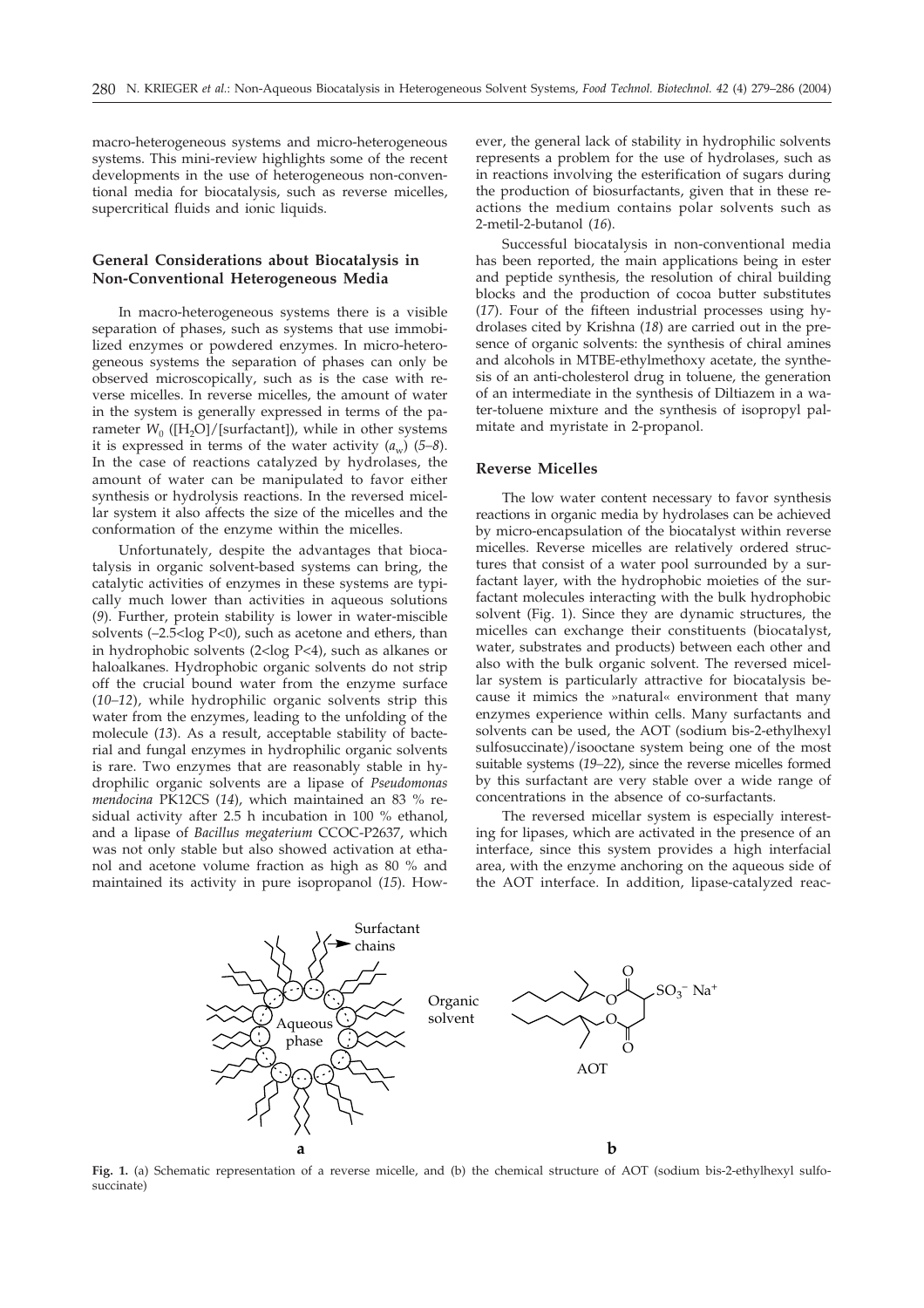| Source (Enzyme)                  | Surfactant | Organic solvent | Reaction                                               | Reference |
|----------------------------------|------------|-----------------|--------------------------------------------------------|-----------|
| Thermomyces lanuginosa (lipase)  | AOT        | Isooctane       | Synthesis of ethyl-laurate                             | 25        |
| $\alpha$ -chymotrypsin           | AOT        | $n$ -heptane    | Hydrolysis of 2-naphthyl acetate                       | 26        |
| Bacillus megaterium (lipase)     | AOT        | $n$ -heptane    | Hydrolysis of <i>pNPP</i>                              | 15        |
| Rhizopus delemar (lipase)        | AOT        | Isooctane       | Hydrolysis of triolein                                 | 27        |
| Mucor javanicus (lipase)         | AOT        | Isooctane       | Acylation of doxorubicin                               | 28        |
| Horse heart (Microperoxidase-11) | AOT        | Isooctane       | Oxidative decolorization of azo and anthraquinone dyes | 29        |
| Candida lypolytica (lipase)      | AOT        | Isooctane       | Esterification of octanoic acid with 1-octanol         | 30        |

Table 1. Recent examples of reactions catalyzed by enzymes in reversed micellar systems

Key: AOT (sodium bis-2-ethylhexyl sulfosuccinate), *p*NPP (*p*-nitrophenylpalmitate)

tions often involve hydrophobic substrates, which are readily soluble in the bulk organic phase. Further, some enzymes are highly stable in reverse micelles, such as -chymotrypsin and the lipase of *Chromobacterium viscosum* (*23*).

Due to the complexity of the reversed micelle system, with the addition of different enzymes, buffers, salts, substrates and products influencing the size and shape of the micelles formed, it is difficult to make predictions as to how the system will perform in a specific case. The selection of the reversed micelle system is typically based on the successes reported in the literature for similar enzymes and reactions (*23,24*). Table 1 reports some such reactions, with potential applications in the food, pharmaceutical and chemical industries and also in the environmental area (*15,25–30*).

The results reported for reversed micellar systems for the synthesis of esters with applications in the food sector, such as ester-based aromas, are better, in terms of overall conversion and reaction rate, than those reported for other water-restricted media. For instance, for ethyl-laurate synthesis by *Thermomyces lanuginosa* lipase, a yield of 90 % was obtained after 60 min in an AOT- -isooctane reversed micellar system (*25*), whereas 168 h was required for a 95 % yield of ethyl-caproate when lyophilized powder of the esterase of *Bacillus licheniformis* was added directly to *n*-heptane (*31*) and 72 h was required for a 95 % yield of isoamyl acetate using an immobilized lipase of *Rhizopus miehei* in isooctane (*32*).

Before reversed micellar systems can be effectively applied at industrial scale, there are some issues to be solved. It is difficult to recover the product from reverse micelles at large scale due to the presence of the surfactant and other components of the system, such as protein and water. A possible solution is continuous operation in membrane reactors in which an ultrafiltration membrane retains the micelles and therefore also the enzyme, while the small molecules of substrate and products pass freely. Such membrane bioreactors have been used for ester synthesis and for peptide synthesis (*33, 34*). The main problem of continuous membrane bioreactors is that the enzyme needs to be stable for long periods, which is not always the case. Recently, ester synthesis in such reactor was optimized at laboratory scale, using cutinase (a small hydrolase that acts either as an esterase or as a lipase) as the biocatalyst. A stable 60 % conversion to the ester was achieved over five weeks of continuous operation, during which the enzyme lost only 20 % of its initial activity (*23*). Another problem of continuous membrane bioreactors was noted: the surfactant passes the membrane in the form of small aggregates or as monomers, contaminating the product stream. This makes the separation and purification of the product more difficult, especially when it is to be used in food or pharmaceuticals or other products that require either non-toxic or highly pure products (*23*).

#### **Supercritical Fluids (scF)**

Enzymes can express activity in supercritical and near-supercritical fluids, such as carbon dioxide, freons (CHF3), hydrocarbons (ethane, ethene, propane) or inorganic compounds ( $SF_6$ , N<sub>2</sub>O). The most commonly used system is supercritical carbon dioxide ( $\text{scCO}_2$ ), which is probably explained by the fact that its critical point of 73.8 bar and 31.1 °C makes equipment design and reaction set-up relatively simple (*17*). Supercritical fluids, which represent a state between the gaseous and liquid phases of the compound, exhibit properties similar to those of hydrophobic solvents such as hexane, so it is likely that the activities and stabilities of enzymes in these systems will be similar to those presented in hydrophobic solvents. Although the use of supercritical fluids is not restricted to hydrolases, the use of this class of enzymes, especially lipases, dominates (Table 2) (*35–57*).

Small changes in the temperature or pressure of a supercritical fluid may result in great changes in its viscosity and of the diffusivity and solubility of compounds dissolved within it. This may allow control of the rate and enantioselectivity of enzyme-catalyzed reactions. The main advantages of the system are the high diffusion rates (one or two orders of magnitude higher than in common solvents), which facilitate transport phenomena and can increase the bioconversion rate. In some cases a high diffusion rate can also facilitate product separation. Further, supercritical fluids such as carbon dioxide are non-toxic and can be removed easily after the reaction. The main drawback of supercritical reaction media is that the process requires reactors and auxiliary equipment that can withstand high pressures, which increases process costs. In addition, the use of supercritical carbon dioxide can have adverse effects on enzymes, for example, by decreasing the pH of the microenvironment of the enzyme, by the formation of carbamates due to covalent modification of free amino groups at the surface of the protein and by deactivation during pressurization/depressurization cycles (*17,41*).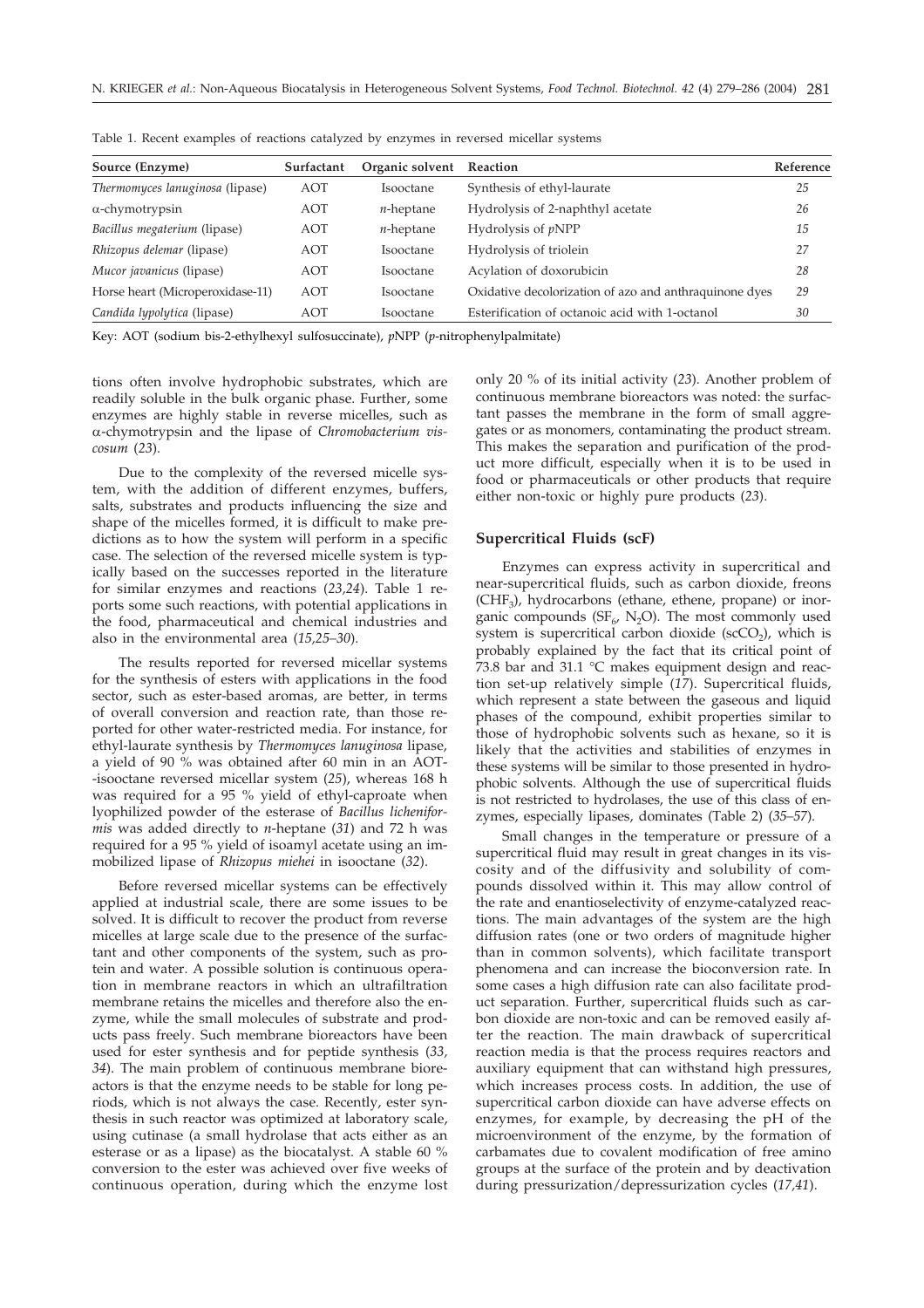| Enzyme/Source                                                                                                                        | System                                             | Reaction                                                               |        | Reference Comments                                                                            |
|--------------------------------------------------------------------------------------------------------------------------------------|----------------------------------------------------|------------------------------------------------------------------------|--------|-----------------------------------------------------------------------------------------------|
| Free and immobilized lipases:<br>Rhyzomucor meihei, P. fluorescens,<br>Rhizopus javanicus, R. niveus,<br>C. rugosa, porcine pancreas | scCO <sub>2</sub><br>and<br>scPropane              | Ester synthesis: oleyl oleate                                          | 35     | Economy of the process is given                                                               |
| Free and immobilized lipases:<br>C. antarctica, Mucor miehei                                                                         | scCO <sub>2</sub><br>and ILs                       | Synthesis of glycidyl esters:<br>kinetic resolution of<br>rac-glycidol | 36     | Activity up to 95-times enhanced<br>in ILs.<br>Succesful combination of scF and<br>ILs        |
| Recombinant free epoxide<br>hydrolase                                                                                                | ILs                                                | Stereoselective hydrolysis<br>of epoxides                              | 37     | Reaction rates and stereoselectivity<br>comparable with those in buffer<br>solution           |
| Lipase: C. antarctica<br>Novozyme 435                                                                                                | scMethanol,<br>scEthanol,<br>and $scCO2$           | Synthesis of biodiesel                                                 | 38     | Complete conversion for<br>scMethanol,<br>scEthanol; 30 % conversion for<br>scCO <sub>2</sub> |
| Lipase: C. antarctica<br>Novozyme 435                                                                                                | $scCO2$ with<br>ethanol                            | Hydrolysis of retinyl palmitate<br>and $\alpha$ -tocopheryl acetate    | 39     | Optimized conditions applied to<br>fat-soluble vitamin determination                          |
| Immobilized lipase:<br>M. miehei (Lipozyme)                                                                                          | scCO <sub>2</sub>                                  | Hydrolysis of blackcurrant                                             | 40     | Simultaneous extraction and<br>hydrolysis of the oil                                          |
| Immobilized lipase:<br>C. antarctica                                                                                                 | scCO <sub>2</sub>                                  | Butyl butyrate synthesis                                               | 41     | Combines scF with membrane<br>technology                                                      |
| Immobilized lipase:<br>P. cepacia                                                                                                    | $BMIM-BF6$                                         | Resolution of racemic alcohols                                         | 42     | The addition of triethylamine to<br>ILs enhanced the rate of reaction                         |
| Immobilized C. antarctica B<br>lipase                                                                                                | ILs (several)                                      | Amine synthesis                                                        | 43     | Enantioselective acylation of<br>1-phenylethylamine in<br><b>BDMIM-TFMS</b>                   |
| Lipase: C. rugosa                                                                                                                    | BMIM-BF <sub>4</sub> ,<br>$HMIM-BF4$<br>$BMIM-BF6$ | Enantioselective hydrolysis                                            | 44     | ILs as co-solvents markedly<br>enhanced enantioselectivity                                    |
| Immobilized C. antarctica B<br>lipase                                                                                                | $BMIM-BF6$<br>$EMIM-BF4$                           | Enantioselective acylation                                             | 45     | Increased reaction rate, decreased<br>enantioselectivity                                      |
| Lipase: C. rugosa                                                                                                                    | ILs (several)                                      | Esterification of<br>2-chloropropanoic acid<br>with 1-butanol          | 46     | Highest conversion for BMIM-BF <sub>6</sub>                                                   |
| Immobilized esterases: Bacillus<br>stearothermophilus and B. subtilis                                                                | ILs (several)                                      | Transesterification of<br>1-phenylethanol                              | 47     | Higher stability in ILs as com-<br>pared to organic solvents                                  |
| Lipase: C. rugosa                                                                                                                    | BMIM-BF <sub>6</sub><br>$ONIM-PF6$                 | Esterification of<br>2-substituted-propanoic<br>acids and 1-butanol    | $48\,$ | Higher enantioselectivity than in<br>$n$ -hexane                                              |
| Glucose oxidase: Aspergilus niger<br>Peroxidase: Coprinus cinereus                                                                   | $BMIM-BF6$                                         | Oxidation of sulfides                                                  | 49     | High operational stability of the<br>enzymes. Recycling of mixture<br>IL-enzymes possible     |
| Lipase: C. rugosa                                                                                                                    | $BMIM-BF6$<br>$MOEMIM-BF6$                         | Acylation of glycosides                                                | 50     | Higher reaction rates and<br>selectivity than in conventional<br>organic solvents             |
| Immobilized and free lipases:<br>P. cepacia                                                                                          | $BMIM-BF6$<br>BMIM-BF <sub>4</sub>                 | Transesterification of<br>2-hydroximethyl-1,4-<br>-benzodioxane        | 51     | The enzyme-IL mixture could be<br>recycled for several runs                                   |
| Lipase: C. antarctica<br>Novozyme 435                                                                                                | BDMIM-BF <sub>4</sub>                              | Transesterification using<br>vinyl-acetate as acyl donor               | 52     | The lipase was reused for 10 times<br>without losing enantioselectivity<br>and reactivity     |
| Immobilized lipase: P. cepacia                                                                                                       | $BMIM-BF4$<br>$BMIM-BF6$                           | Hydrolysis and alcoholysis<br>of 3,4,6-tri-O-acetyl-D-glucal           | 53     | High regioselectivity                                                                         |
| Immobilized C. antarctica B<br>lipase and $\alpha$ -chymotrypsin                                                                     | ILs (several)                                      | Transesterification<br>reactions                                       | 54     | All ILs improved the thermal<br>stability of both enzymes                                     |

Table 2. Different types of reactions catalysed by enzymes in supercritical fluids (scFs) and in ionic liquids (ILs)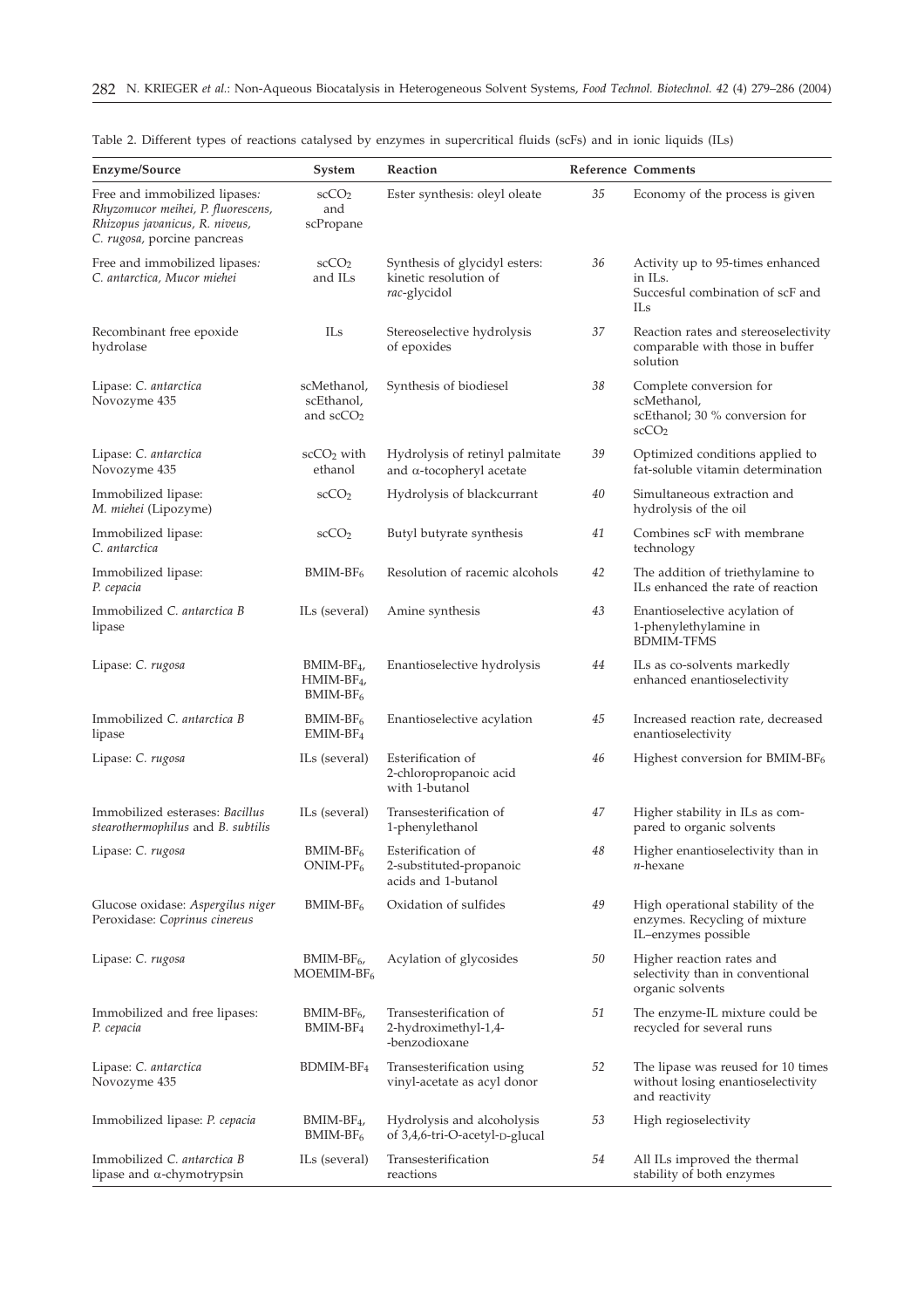#### Table 2. (Continued)

| Enzyme/Source                               | System                  | <b>Reaction</b>                                                 |    | Reference Comments                                                                                          |
|---------------------------------------------|-------------------------|-----------------------------------------------------------------|----|-------------------------------------------------------------------------------------------------------------|
| Whole cells: baker's yeast                  | BMIM-<br>$BF_6/b$ uffer | Reduction of ketones                                            | 55 | Maintenance of activity in<br>presence of a small aqueous phase                                             |
| Whole cells: Rhodococcus R312               | BMIM-<br>$BF_6$ /water  | Biotransformation of<br>1,3-dicyanobenzene                      | 56 | Specific activity of the biocatalyst<br>in the ILs-water system greater<br>than in the water-toluene system |
| Mandelate racemase: Pseudomo-<br>nas putida | BMIM-OcSO <sub>4</sub>  | MMIM-MeSO <sub>4</sub> , Kinetic resolution of<br>mandelic acid | 57 | Reaction rate strongly influenced<br>by the $a_w$                                                           |

Key: BDMIM-BF4: 1-butyl-2,3-dimethylimidazolium tetrafluoroborate

BDMIM-TFMS**:** 1-butyl-2,3-methylimidazolium trifluormethane sulphonate

BMIM-BF4, BMIM-BF6: 1-butyl-3-methylimidazolium tetrafluoroborate and hexafluoroborate

BMIM-OcSO4: 1-butyl-3-octylsulphate

EMIM-BF4: 1-ethyl-3-methylimidazolium tetrafluoroborate

HMIM-BF4: 1-hexyl-3-methylimidazolium tetrafluoroborate

MMIM-MeSO4: 1,3-dimetylimidazolium methylsulphate

MOEMIM-BF6: 1-methoxyethyl-3-methylimidazolium hexafluoroborate

ONIM-PF6: 1-octyl-3-nonyl-imidazolium hexafluorophosphate

# **Ionic Liquids (ILs)**

The most exciting recent development in biocatalysis in non-conventional media is the use of ionic liquids (ILs) to improve the activity, stability and selectivity of enzymes. Ionic liquids are low melting point salts that are liquid at room temperature. They are composed entirely of ions and are considered to be highly polar solvents (see Table 3) (*58,61*). They possess negligible vapor pressures, which can be taken advantage of for the separation of volatile products, such as water, driving the reaction equilibrium towards product formation (*43*). One of the main advantages of using ionic liquids as reaction media is that, due to the wide range of possible counter-ions, it is possible to tune their solvent properties, so that they can dissolve many different compounds used in chemical and biochemical synthesis reactions (*58*). Further, ionic liquids are claimed to contribute to »green chemistry« since they are non-volatile at room temperature, in contrast to organic solvents.

The application of ionic liquids as non-aqueous reaction media in biocatalysis is still in its infancy. Until 2002 (*54*), only three papers described the use of ionic liquids for hydrolase-catalyzed reactions, all of them quite successful. Various articles have appeared since then, including three excellent reviews about their application in biocatalysis (*59–61*). Also, the review by Gordon (*58*) deserves a mention because it covers chemical and biochemical aspects of catalysis in ionic liquids.

Although some groups have reported contradictory results regarding enzymatic activity in ionic liquids (*60*), many biocatalyzed reactions show advantages when carried out in ionic liquids. Table 2 presents some recent examples of processes that were carried out in ionic liquids, using enzymes and whole-cells. Claims have been made for improved reaction rates (*42,45,46,50*), increased selectivity (*37,44,48,50,53*), improved enzyme stability (*47,49,54*) and easier recycling of the biocatalyst (*49,51, 52,58*).

As with supercritical fluids, many of the processes carried out in ionic liquids have involved lipases, due to their tolerance of organic solvents and their ability to catalyze a broad range of reactions. With lipases, the focus is typically on the synthesis of pure enantiomers or on the resolution of racemates (Table 2). There are also reports of the use of ionic liquids with other enzymes, such as mandolases (*57*), peroxidases and glucose oxidases (*49*) and with whole-cells (*59,61*).

The first ionic liquid, reported in 1914, was  $EtNH<sub>3</sub>$  ×  $NO<sub>3</sub>$  (ethylammonium nitrate) but nowadays the most common ionic liquids for biocatalysis are imidazolium- -based ionic liquids, such as  $BMIM-BF<sub>4</sub>$  and  $BMIM-BF<sub>6</sub>$ (1-butyl-3-methylimidazolium tetrafluoroborate and hexafluoroborate) (Fig. 2) (*18,60,62*). As the application of ionic liquids in biocatalysis is still at an early stage, there is not yet a well-established theoretical basis for predicting the solvent properties of ionic liquids, which vary greatly with the nature of the counter-ion. For instance, BMIM-BF<sub>4</sub> is water miscible, whereas BMIM-BF<sub>6</sub> is not. The miscibility behavior of ionic liquids and organic solvents is not very well known, although it is known that supercritical carbon dioxide does not mix with ionic liquids (*61*). In fact, the possibility of having a solvent like an ionic liquid, which does not mix well either with water or with non-polar solvents, can be taken advantage of by the use of two-phase systems. One successful example was presented by Lozano *et al*. (*36*). They were able to simultaneously catalyze their reaction within the ionic liquid and remove the product by extraction into supercritical carbon dioxide, thereby shifting the equi-



**Fig. 2.** Common ionic liquids in biocatalysis: 1-butyl-3-methylimidazolium tetrafluoroborate (BMIM-BF4) and hexafluoroborate  $(BMIM-BF<sub>6</sub>)$  structures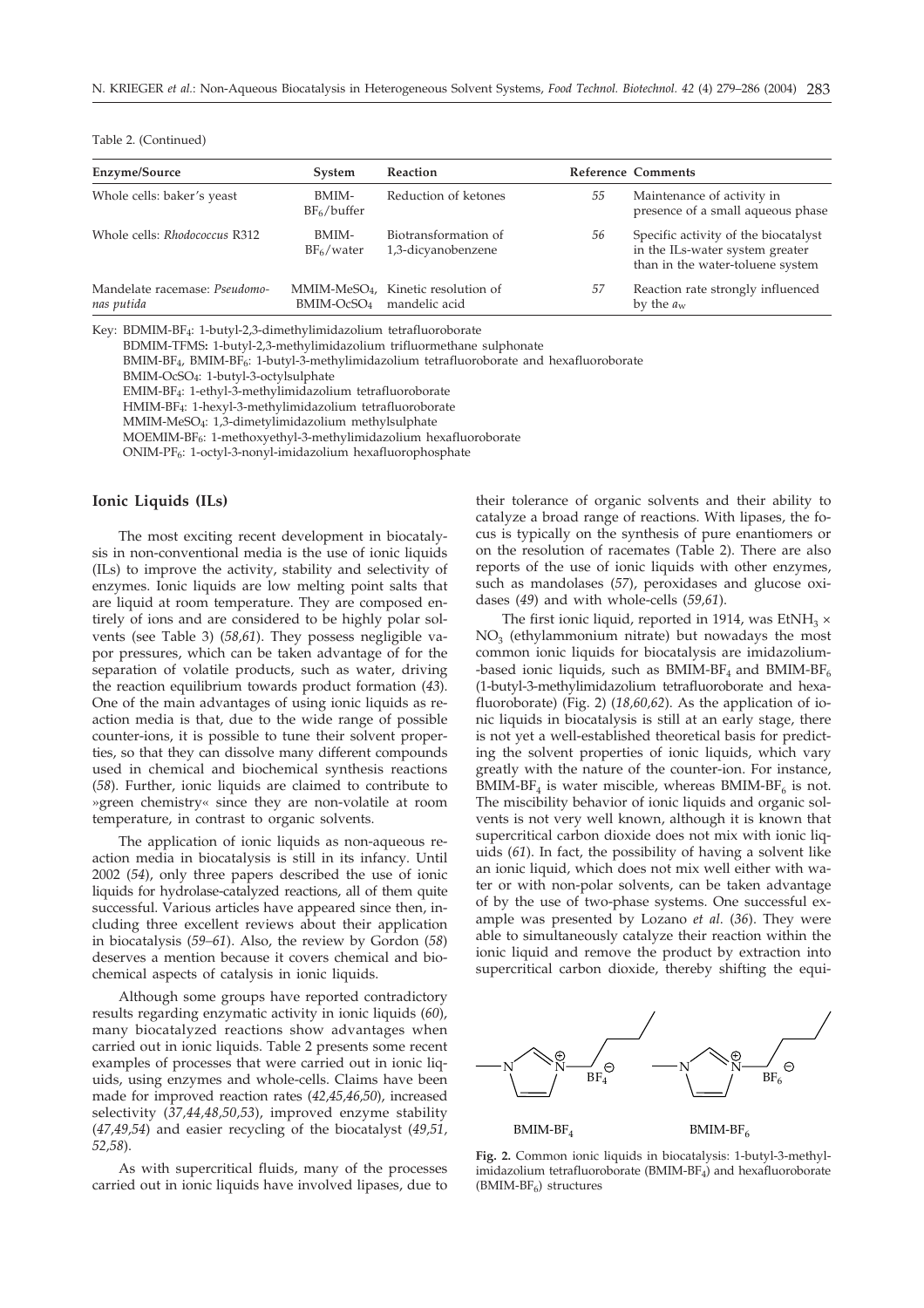| General structure           | Abbreviation                                         | Anion $(X)$                            | Radical (R)                                                             |
|-----------------------------|------------------------------------------------------|----------------------------------------|-------------------------------------------------------------------------|
|                             | [MMIM][MeSO <sub>4</sub> ]                           | $CH3OSO3-$                             | CH <sub>3</sub>                                                         |
|                             | $[EMIM][BF_4]$<br>$[EMIM][Tf_2N]$                    | $BF_4^-$<br>$(CF_3SO_2)_2N^-$          | C <sub>2</sub> H <sub>5</sub>                                           |
|                             | $[BMIM][BF_4]$                                       | $BF_4^-$                               |                                                                         |
|                             | [BMIM][BF <sub>6</sub> ]                             | $BF_6^-$                               |                                                                         |
|                             | [BMIM][TfO]                                          | $CF3SO3-$                              |                                                                         |
| $X^{-}$                     | $[BMIM][Tf_2N]$                                      | $(CF_3SO_2)_2N^-$                      | $n$ -C <sub>4</sub> H <sub>9</sub>                                      |
| $H_3$                       | [BMIM][MeSO <sub>4</sub> ]                           | $CH3OSO3-$                             |                                                                         |
| 1-Alkyl-3-methylimidazolium | [BMIM][EtSO <sub>4</sub> ]                           | $C_2H_5OSO_3^-$                        |                                                                         |
| cations                     | [BMIM][NO <sub>3</sub> ]                             | $NO3-$                                 |                                                                         |
|                             | [BMIM][lactate]                                      | CH <sub>3</sub> CH(OH)COO <sup>-</sup> |                                                                         |
|                             | [HMIM][BF <sub>6</sub> ]                             | $BF_{6}$ -                             | $n - C_6H_{13}$                                                         |
|                             | [OMIM][BF <sub>4</sub> ]<br>[OMIM][BF <sub>6</sub> ] | $BF_4^-$<br>$BF_6$                     | $n - C_8H_{17}$                                                         |
|                             | [MOEMIM][BF <sub>4</sub> ]                           | $BF_4^-$                               | CH <sub>3</sub> OCH <sub>2</sub> CH <sub>2</sub>                        |
|                             | [PPMIM][BF <sub>6</sub> ]                            | $BF_6^-$                               | $C_6H_5CH_2CH_2CH_2$                                                    |
| $N-R_2$ $X^-$<br>$R_1$      | [Epy][TFA]                                           | CF <sub>3</sub> COO <sup>-</sup>       | $R_1$ : H $R_2$ : $C_2H_5$                                              |
| Alkylpyridinium cations     | [BMPy][BF4]                                          | $BF_4^-$                               | $R_1$ : CH <sub>3</sub> $R_2$ : <i>n</i> -C <sub>4</sub> H <sub>9</sub> |
| $X^{-}$                     | [EtNH <sub>3</sub> ][NO <sub>3</sub> ]               | $NO3-$                                 | $R_1$ : $C_2H_5$ $R_2$ , $R_3$ , $R_4$ : H                              |
| Alkylammonium cations       | [Et3MeN][MeSO4]                                      | $CH3OSO3-$                             | $R_1$ , $R_2$ , $R_3$ : $C_2H_5$ $R_4$ : $CH_3$                         |

Table 3. General structure of ionic liquids (ILs) (*58,61*)

librium position of the reaction towards synthesis. The possibility of reusing the mixture of ionic liquid and enzyme was also shown.

The rule for enzyme activity in ionic liquids seems to be »there is no rule«, since the performance in a particular ionic liquid appears to vary significantly from enzyme to enzyme. Ionic liquids probably affect enzymatic activity in much the same way as the commonly used solvents do (*61*).

Regarding stability in ionic liquids, it appears that when enzymes actually dissolve in an ionic liquid they are totally inactivated (*60*). To remain active in ionic liquids, enzymes must remain in a powder suspension, so that the system can be classified as a heterogeneous one. Ionic liquids do not inactivate enzymes as hydrophilic solvents do, which makes it possible to use ionic liquids for the synthesis of compounds that involve polar substrates, such as glucose, maltose or ascorbic acid. For instance, ascorbic acid acylation in ionic liquids was enhanced, compared to that in organic solvents, which Park and Kazlauskas (*60*) attributed to the higher solubility of the substrate in the ionic liquids. The counter- -ion can also affect stability. For lipases, methylsulfate, nitrate and lactate counter-anions seem to render the enzyme inactive (*61*).

As is the case with reverse micelles, ionic liquids have not yet been used in full-scale industrial processes. Two factors may determine whether the use of ionic liquids will be viable at large scale: the ability to reuse the biocatalyst without a decrease in its activity and the ability to separate the products efficiently. Indeed, one of the main drawbacks of the ionic liquid technique is the difficulty of recovery of non-volatile or low volatility products such as phenylethanol and carbohydrates. In such cases, the recovery of the product has been attempted by pervaporation (*46*) and nanofiltration (*59)*. Extraction of the product with supercritical carbon dioxide in ionic-liquid/supercritical- $\overline{CO}$ <sub>2</sub> mixed systems has also been proposed (*36*). Finally, there is a major difficulty to be overcome: ionic liquids are about 800 times more expensive than organic solvents (*60*), rendering them viable only when the product is of high value.

### **Concluding Remarks**

In this article we have shown some of the current advances in the field of non-aqueous biocatalysis in heterogeneous solvent systems. Further developments in this field are guaranteed by the ever-increasing interest in new compounds, especially chiral compounds, since the medium used can have significant effects on the stereoselectivity of the reaction. However, many questions still remain to be answered, especially concerning product recovery and the cost not only of equipment but also of non-conventional media components.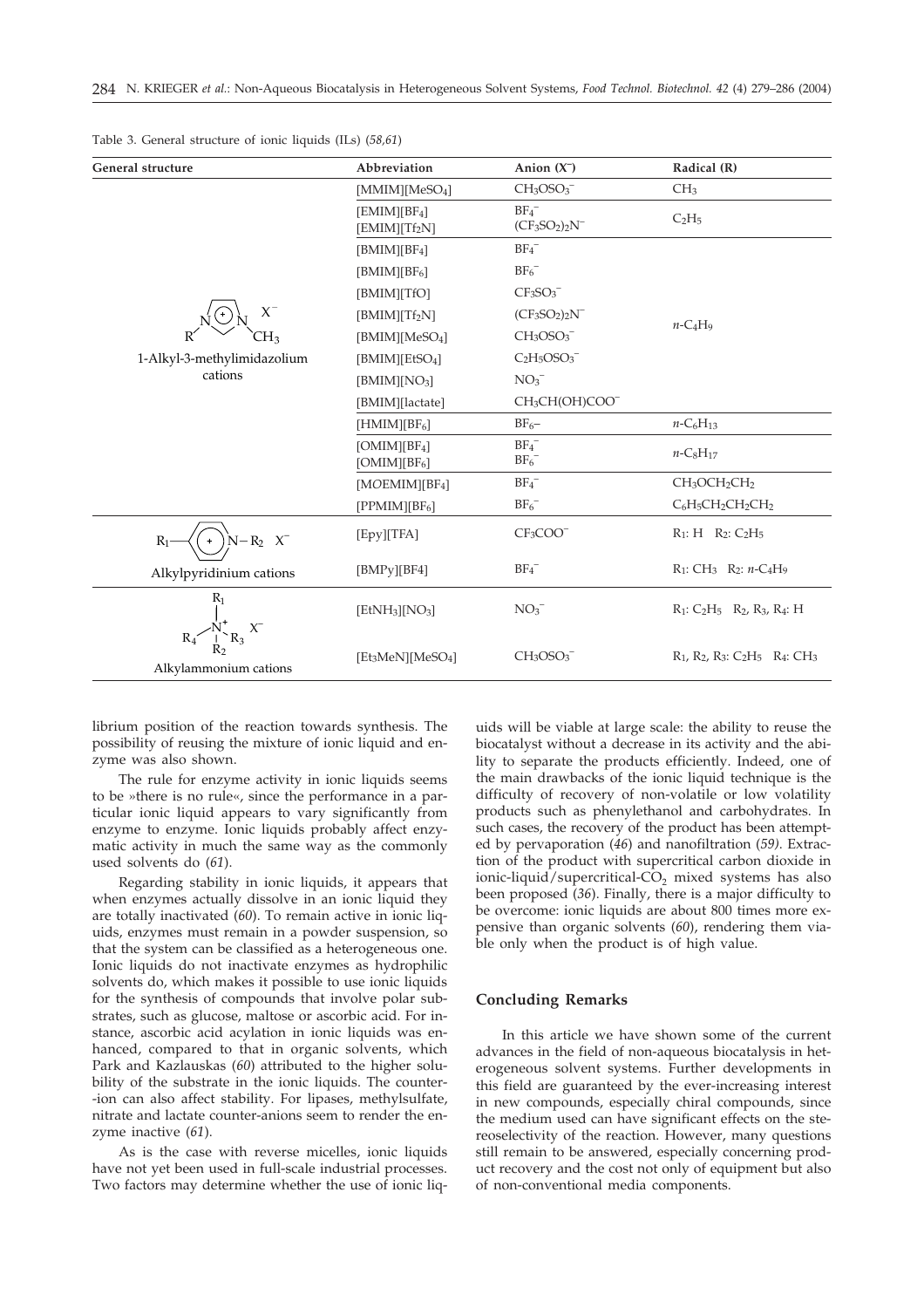#### *Acknowledgements*

We wish to thank the Brazilian Agency CAPES for financial support. David Mitchell, Nadia Krieger and Valeria Lima thank the Brazilian National Council for Scientific and Technological Development (CNPq) for research and PhD scholarships respectively.

#### **References**

- *1.* Y. Y. Linko, M. Lämsa, A. Huhtala, O. Rantanen, *J. Am. Oil Chem. Soc. 72* (1995) 1293–1299.
- *2.* N. A. Turner, E. N. Vulfson, *Enzyme Microb. Technol. 27* (2000) 108–113.
- *3.* Z. Knezevic, S. Bobic, A. Milutinovic, B. Obradovic, L. Mojovic, B. Bugarski, *Process Biochem. 38* (2002) 313–318.
- *4.* S. Torres, G. Castro, *Food Technol. Biotechnol. 42* (2004) 271– 277.
- *5.* Y. L. Khmelnitsky, A. V. Levashov, N. L. Klyachko, K. Martinek, *Enzyme Microb. Technol. 10* (1988) 710–724.
- *6.* R. Verger, *Trends Biotechnol. 15* (1997) 32–38.
- *7.* S. D. Jonathan, *Enzyme Microb. Technol. 11* (1989) 194–211.
- *8.* G. A. Sellek, J. B. Chaudhuri, *Enzyme Microb. Technol. 25* (1999) 471–482.
- *9.* G. Pencreac'h, J. C. Baratti, *Enzyme Microb. Technol. 28* (2001) 473–479.
- *10.* A. Zaks, A. M. Klibanov, *J. Biol. Chem. 263* (1988) 3194– 3201.
- *11.* H. Sztajer, H. Lünsdorf, H. Erdmann, U. Menge, R. Schmid, *Biochim. Biophys. Acta, 1124* (1992) 253–261.
- *12.* S. Hazarika, P. Goswami, N. N. Dutta*, Chem. Eng. J. 85* (2002) 61–68.
- *13.* A. M. Azevedo, D. M. F. Prazeres, J. M. S. Cabral, L. P. Fonseca, *J. Mol. Catal. B-Enzym. 5* (2001) 147–153.
- *14.* U. K. Jinwal, U. Roy, A. R. Chowdhury, A. P. Bhaduri, P. K. Roy, *Bioorg. Med. Chem. 11* (2003) 1041–1046.
- *15.* V. M. G. Lima, N. Krieger, D. A. Mitchell, J. C. Baratti, I. Filippis, J. D. Fontana, *J. Mol. Catal. B-Enzym. 31* (2004) 53–61.
- *16.* S. Soultani, J.-M. Engasser, M. Ghoul, *J. Mol. Catal. B-Enzym. 11* (2001) 725–731.
- *17.* P. Adlercreutz: Biocatalysis in Non-Conventional Media. In: *Applied Biocatalysis*, A. J. J. Straathof, P. Adlercreutz (Eds.), Harwood Academic Publishers, Amsterdam (2000) pp. 295–316.
- *18.* S. H. Krishna, *Biotechnol. Adv. 20* (2002) 239–267.
- *19.* N. Krieger, M. A. Taipa, M. R. Aires-Barros, E. H. M. Melo, J. L. Lima-Filho, J. M. S. Cabral, *J. Chem. Technol. Biotechnol. 69* (1997) 77–85.
- *20.* N. Krieger, M. A. Taipa, E. H. M. Melo, J. L. Lima-Filho, M. R. Aires-Barros, J. M. S. Cabral, *Bioprocess Eng. 20* (1999) 59–65.
- *21.* C. M. L. Carvalho, J. M. S. Cabral, *Biochimie, 82* (2000) 1063–1085.
- *22.* J. R. S. Alves, L. P. Fonseca, M. T. Ramalho, J. M. S. Cabral, *Biochem. Eng. J. 15* (2003) 81–86.
- *23.* E. P. Melo, M. R. Aires-Barros, J. M. S. Cabral, *Biotechnology Annual Review, Vol. 7,* Elsevier (2001) 87–129.
- *24.* N. Krieger, M. A. Taipa, E. H. M. Melo, J. L. Lima-Filho, M. R. Aires-Barros J. M. S Cabral, *Appl. Biochem. Biotechnol. 67* (1997) 87–95.
- *25.* M. L. M. Fernandes, N. Krieger, A. M. Baron, P. P. Zamora, L. P. Ramos, D. A. Mitchell *J. Mol. Catal. B-Enzym. 30* (2004) 43–49.
- *26.* R. D. Falcone, M. A. Biasutti, N. M. Correa, J. J. Silber, E. Lissi, E. Abuin, *Langmuir, 20* (2004) 5732–5737.
- *27.* K. Naoe, S. Awatsu, Y. Yamada, M. Kawagoe, K. Nagayama, M. Imai, *Biochem. Eng. J. 18* (2004) 49–55.
- *28.* D. H. Altreuter, J. S. Dordick, D. S. Clark, *Enzyme Microb. Technol. 31* (2002) 10–19.
- *29.* S. Okazaki, S. Nagasawa, M. Goto, S. Furusaki, H. Wariishi, H. Tanaka, *Biochem. Eng. J. 12* (2002) 237–241.
- *30.* G. W. Zhou, G. Z. Li, J. Xu, Q. Sheng, *Colloid Surf. A-Physicochem. Eng. Asp. 194* (2001) 41–47.
- *31.* E. Alvarez-Macarie, J. Baratti, *J. Mol. Catal. B-Enzym. 10* (2000) 377–383.
- *32.* S. H. Krishna, B. Manohar, S. Divakar, S. G. Prapulla, N. G. Karanth, *J. Biotechnol. 87* (2001) 191–201.
- *33.* M. L. M. Serralheiro, D. M. F. Prazeres, J. M. S. Cabral, *Enzyme Microb. Technol. 31* (1999) 507–513.
- *34.* C. M. L. Carvalho, M. R. Aires-Barros, J. M. S. Cabral, *Biotechnol. Bioeng. 72* (2001) 136–143.
- *35.* Z. Knez, M. Habulin, *J. Supercrit. Fluids,* 23 (2002) 29–42.
- *36.* P. Lozano, T. Diego, D. Carrié, M. Vaultier, J. L. Iborra, *J. Mol. Catal. A-Chem. 214* (2004) 113–119.
- *37.* C. Chiappe, E. Leandri, S. Lucchesi, D. Pieraccini, B. D. Hammock, C. Morisseau, *J. Mol. Catal. B-Enzym. 27* (2004) 243–248.
- *38.* G. Madras, C. Kolluru, R. Kumar, *Fuel, 83* (2004) 2029–2033.
- *39.* C. Turner, M. Persson, L. Mathiasson, P. Adlercreutzb, J. W. King, *Enzyme Microb. Technol. 29* (2001) 111–121.
- *40.* H. Sovová, M. Zarevúcka, *Chem. Eng. Sci. 58* (2003) 2339– 2350.
- *41.* P. Lozano, G. Víllora, D. Gómez, A. B. Gayo, J. A. Sánchez-Conesa, M. Rubio, J. L. Iborra, *J. Supercrit. Fluids, 29* (2004) 121–128.
- *42.* M. Rasalkar, M. K. Potdar, M. M. Salunke, *J. Mol. Catal. B-Enzym. 27* (2004) 267–270.
- *43.* R. Irimescu, K. Kato, *J. Mol. Catal. B-Enzym. 30* (2004) 189– 194 a.
- *44.* S. S. Mohile, M. K. Potdar, J. R. Harjani, S. J. Nara, M. M. Salunke, *J. Mol. Catal. B-Enzym. 30* (2004) 185–188.
- *45.* R. Irimescu, K. Kato, *Tetrahedron Lett. 45* (2004) 523–525.
- *46.* K. Bélafi-Bakó, N. Dörmõ, O. Ulbert, L. Gubicsa, *Desalination, 149* (2002) 267–268.
- *47.* M. Persson, U. T. Bornscheuer, *J. Mol. Catal. B-Enzym. 22* (2003) 21–27.
- *48.* O. Ulbert, T. Fráter, K. Belafi-Bakó, L. Gubicza, *J. Mol. Catal. B-Enzym. 31* (2004) 39–45.
- *49.* K. Okrasa, E. Guimbé-Jampel, M. Therisod, *Tetrahedron: Asymmetry, 14* (2003) 2487–2490.
- *50.* M. J. Kim, M. Y. Choi, J. K. Lee, Y. Ahn, *J. Mol. Catal. B-Enzym. 26* (2003) 115–118.
- *51.* S. J. Nara, J. R. Harjani, M. M. Salunke, *Tetrahedron Lett. 43* (2002) 2979–2982.
- *52.* T. Itoh, Y. Nishimura, N. Ouchi, S. Hayase, *J. Mol. Catal. B-Enzym. 26* (2003) 41–45.
- *53.* S. J. Nara, S. S. Mohile, J. R. Harjani, P. U. Naik, M. M. Salunke, *J. Mol. Catal. B-Enzym. 28* (2004) 39–43.
- *54.* P. Lozano, T. Diego, D. Carrié, M. Vaultier, J. L. Iborra, *J. Mol. Catal B-Enzym. 21* (2003) 9–13.
- *55.* J. Howarth, P. James, J. F. Dai, *Tetrahedron Lett. 42* (2001) 7517–7519.
- *56.* S. G. Cull, J. D. Holbrey, V. Vargas-Mora, K. R. Seddon, G. J. Lye, *Biotechnol. Bioeng. 69* (2000) 227–233.
- *57.* N. Kaftzik, W. Kroutil, K. Faber, U. Kragl, *J. Mol. Catal. A-Chem. 214* (2004) 107–112.
- *58.* C. M. Gordon, *Applied Catal. A-Gen. 222* (2001) 101–117.